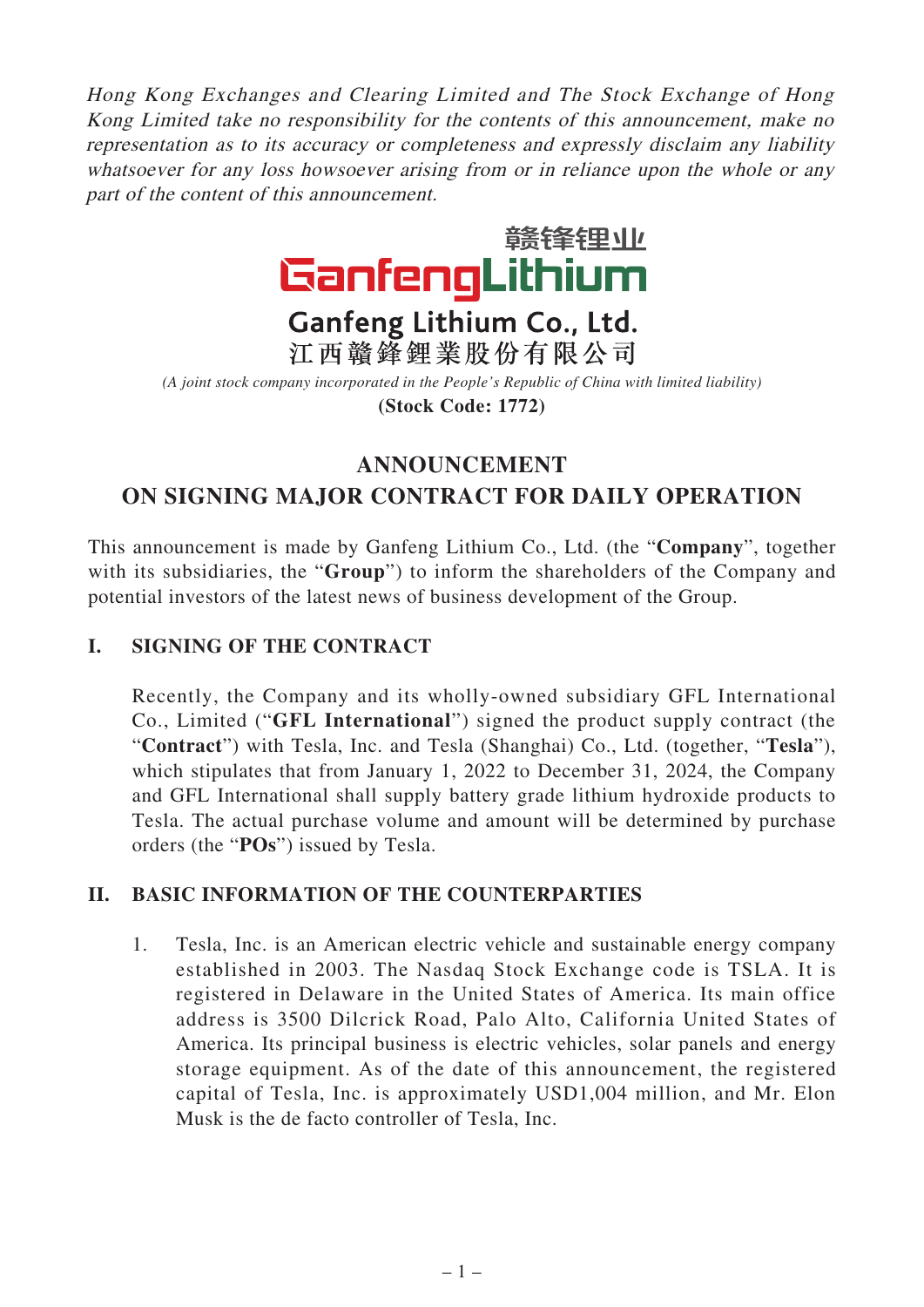2. Tesla (Shanghai) Co., Ltd. is a subsidiary of Tesla, Inc. established in China in 2018, with a registered capital of RMB4,670 million, the legal representative is Xiaotong Zhu, and the registered address is No. 5000 Jiangshan Road, Lin-Gang Special Area, China (Shanghai) pilot free trade zone.

Tesla is an independent third party and is not related to the Company and the Company's controlling shareholders, de facto controllers, directors, supervisors and senior management in terms of property rights, business, assets, debts and liabilities, personnel, etc.

#### **III. MAJOR CONTENT OF THE CONTRACT**

- 1. Subject matter of the Contract: battery grade lithium hydroxide
- 2. Sales quantity and price of the subject matter of the Contract: the actual purchase volume and amount will be determined by POs issued by Tesla
- 3. Term of the Contract: from January 1, 2022 to December 31, 2024
- 4. Effective time of the Contract: Upon execution by authorized representatives of the parties

#### **IV. IMPACT ON THE COMPANY**

The Contract is a sales contract in the existing product field of the Company. The Company has the ability to perform the Contract in terms of capital, personnel, technology and existing production capacity. The signing of the Contract is conducive to strengthening the long-term and stable cooperative relationship between the Company and Tesla, improving the sustainable profitability of the Company and the long-term development of the Company.

The Contract will be fulfilled, and the revenue will be recognized from 2022 to 2024, which will have a positive impact on the operating performance of the Company in the above years.

The fulfillment of the Contract has no impact on the independence of the Company's business. The Company is not related to the counterparties.